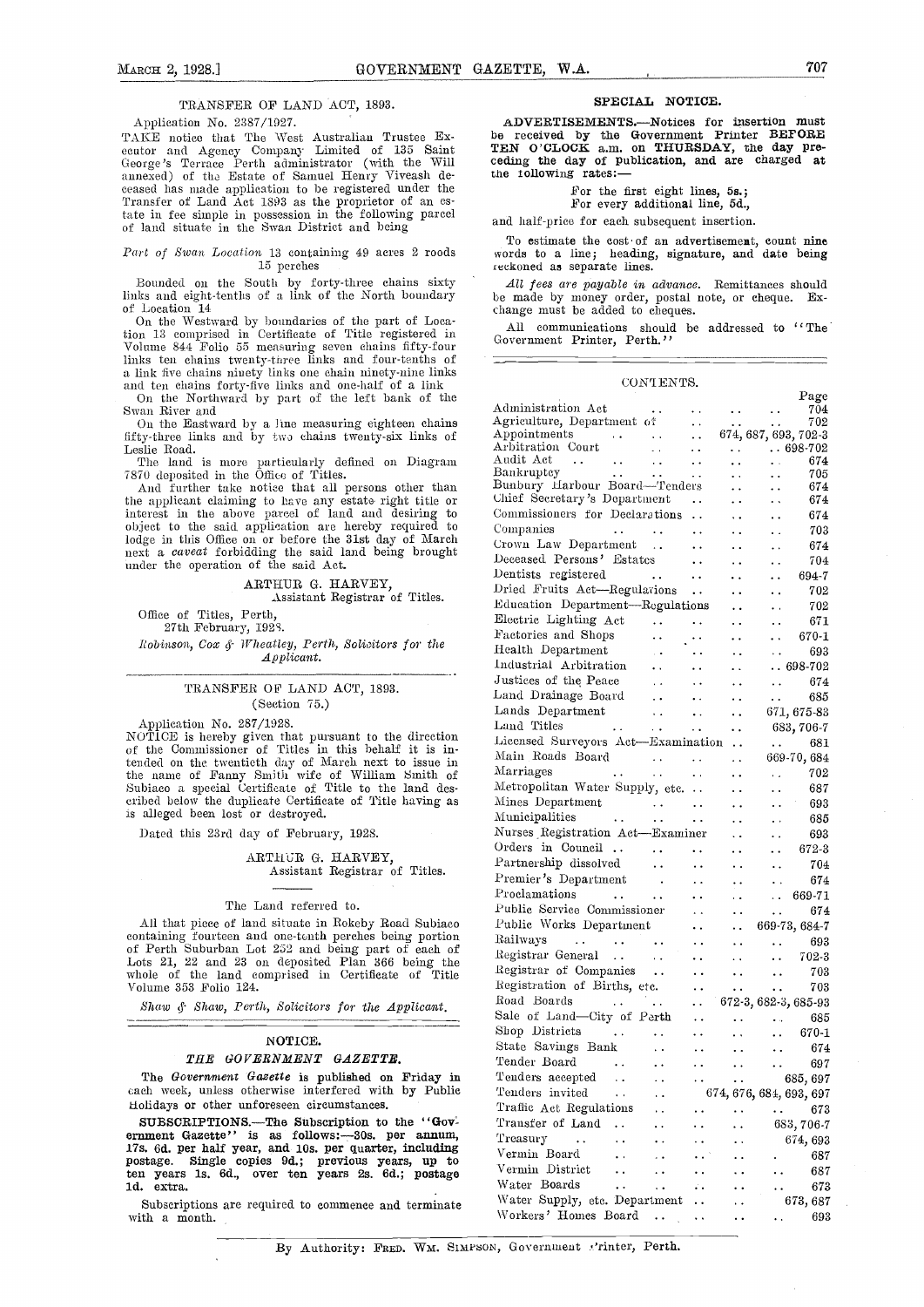

# Government Gazette

## PERTH, FRIDAY, 2 MARCH 1928 No. 10

© STATE OF WESTERN AUSTRALIA

### **CONTENTS**

Administration Act Agriculture, Department of Appointments Arbitration Court Audit Act Bankruptcy Bunbury Harbour Board—Tenders Chief Secretary's Department Commissioners for Declarations Companies Crown Law Department Deceased Persons' Estates Dentists registered Dried Fruits Act—Regulations Education Department—Regulations Electric Lighting Act Factories and Shops Health Department Industrial Arbitration Justices of the Peace Land Drainage Board Lands Department Land Titles Licensed Surveyors Act—Examination Main Roads Board Marriages Metropolitan Water Supply, etc. Mines Department Municipalities Nurses' Registration Act—Examiner Orders in Council Partnerships dissolved Premier's Department Proclamations Public Service Commissioner Public Works Department Railways Registrar General Registrar of Companies Registration of Births, etc. Road Boards